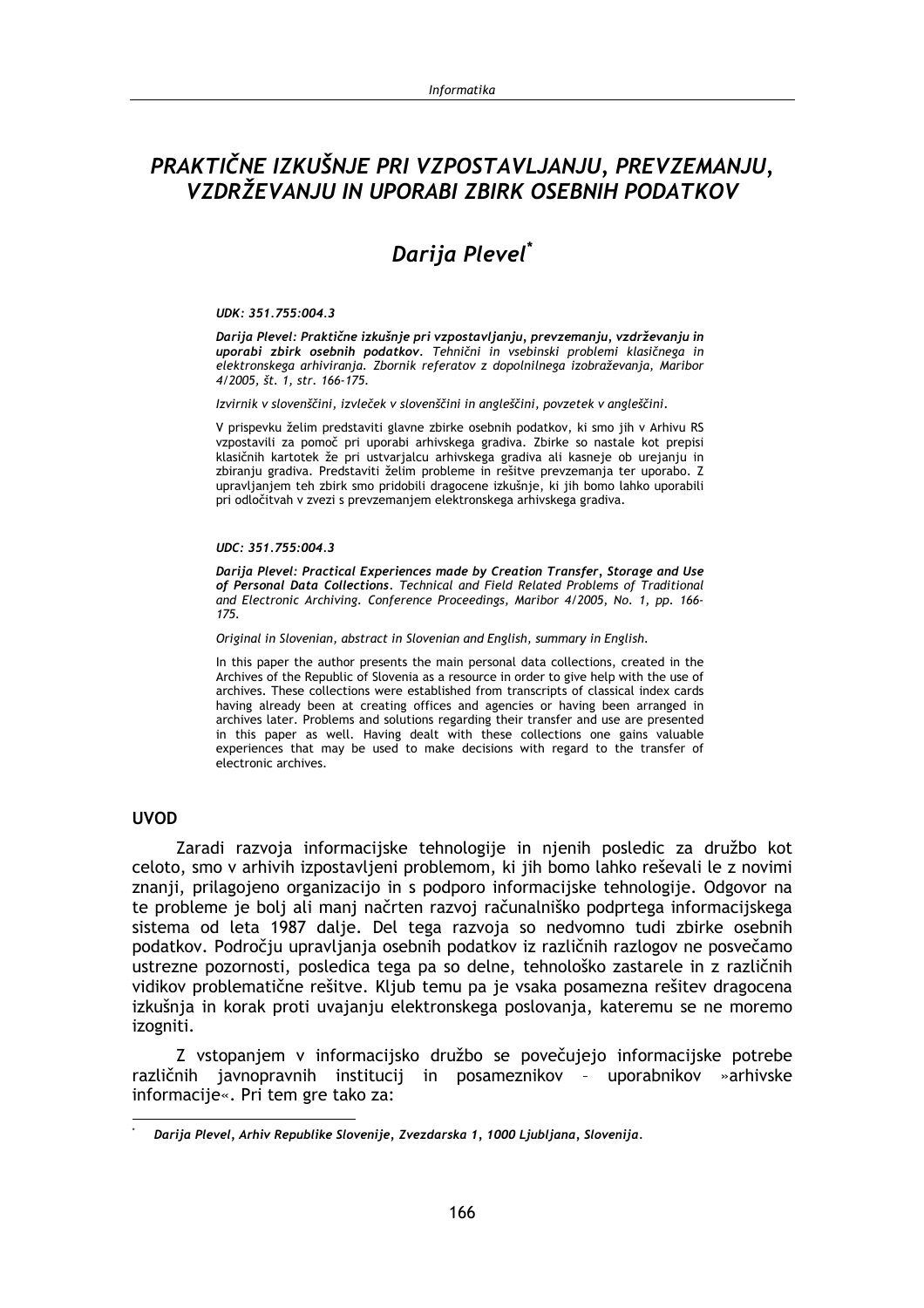- javno delovanie institucije (obveščanie o poslovaniu, dogodkih, spremembah), kot tudi za
- javnost arhivskega gradiva, ki ga hranimo v arhivih in je bistvo arhivske  $deiavnosti.<sup>1</sup>$

Na področju javnega delovanja Arhiva RS je večina strokovnih vprašanj rešena v okviru rešitev, ki so enotne za celotno državno upravo: sistem MFERAC<sup>2</sup> in spletne strani. V okviru sistema MFERAC so vodeni osebni podatki o zaposlenih in poslovnih partnerjih, sistem pa poleg tehnološke podpore uporabnikom preko zaprtih podatkovnih struktur in obrazcev rešuje tudi večino vsebinskih, pravnih ter varnostnih vprašanj. Pri spletnih straneh pa so ta vprašanja prepuščena posameznim institucijam. Spletni skrbniki pri Centru Vlade za informatiko nadzorujejo delovanje posameznih spletišč in v primeru težav opozarjajo lokalne skrbnike, odgovornost pa ie na strani vsebinskih in tehničnih skrbnikov vsake posamezne institucije. Posledica takšne rešitve pa so spletišča, ki nimajo vsebin, ki jih določata Zakon o dostopu do informacij javnega značaja (Ur. l. RS, št. 24/2003) in Zakon o varstvu osebnih podatkov (Ur. l. RS, št. 86/2004) in ne ustrezajo priporočilom Centra Vlade za informatiko. Spletne strani Arhiva RS kljub dejstvu, da se z njimi ponašamo že od leta 1995, niso nobena izjema, ker na njih ni mogoče najti vseh informacij, potrebne pa bi bile tudi tehnične prenove.

Prvi nivo javnosti arhivskega gradiva, ki ga hranimo v Arhivu RS je Vodnik po fondih in zbirkah Arhiva Republike Slovenije. Dostopen je v dveh oblikah: preko pregledov in iskanj po podatkovni zbirki in v obliki Microsoft Word datoteke iz leta 1999. Drugi nivo so popisi arhivskega gradiva, ki prav tako iz različnih razlogov niso dostopni na spletni strani.<sup>3</sup> Tretji nivo je digitalizirano arhivsko gradivo. Poseben primer popisov so zbirke osebnih podatkov, ki pa zaradi varstva osebnih podatkov ne morejo biti javne.

Zbirke osebnih podatkov so lahko sestavni del zbirk podatkov o arhivskem gradivu, lahko so del arhivskega gradiva, lahko pa nastajajo zaradi omogočanja uporabe arhivskega gradiva. V prispevku bosta obravnavani predvsem zadnji dve možnosti, s katerima imam osebne izkušnje. Arhiv RS ne upravlja z javno dostopnimi zbirkami osebnih podatkov.

#### PODATKOVNA ZBIRKA IN ZBIRKA OSEBNIH PODATKOV

Slovar slovenskega knjižnega jezika pri opisu gesla zbirka med drugim navaja: "sistematično urejena skupina predmetov, stvari, navadno istovrstnih", za področje elektrotehnike pa posebej: "podatkovna zbirka - urejena skupina podatkov pri (elektronskem) računalniku".

Informatiki običajno uporabljamo pojem baza podatkov, v smislu sodobnih sistemov za upravljanje baz podatkov različnih modelov (relacijski, objektni ...) in različnih proizvajalcev. Baza podatkov je mehanizem, večuporabniška, formalno definirana in centralno nadzorovana zbirka podatkov. Podatek je predstavitev informacije, informacija pa pomen, ki ga pripisujemo podatku. Podatki v bazi, ki se

Natalija Glažar, Organizacijsko komuniciranje arhivov - hraniteljev arhivskega gradiva, Ljubljana, 2002, str. 88.

Enotni računovodski sistem Ministrstva za finance.

Pomembni izjema sta le popis zbirke filmov Slovenskega filmskega arhiva in podatki o krajih oz. katastrskih občinah grafičnega dela franciscejskega katastra.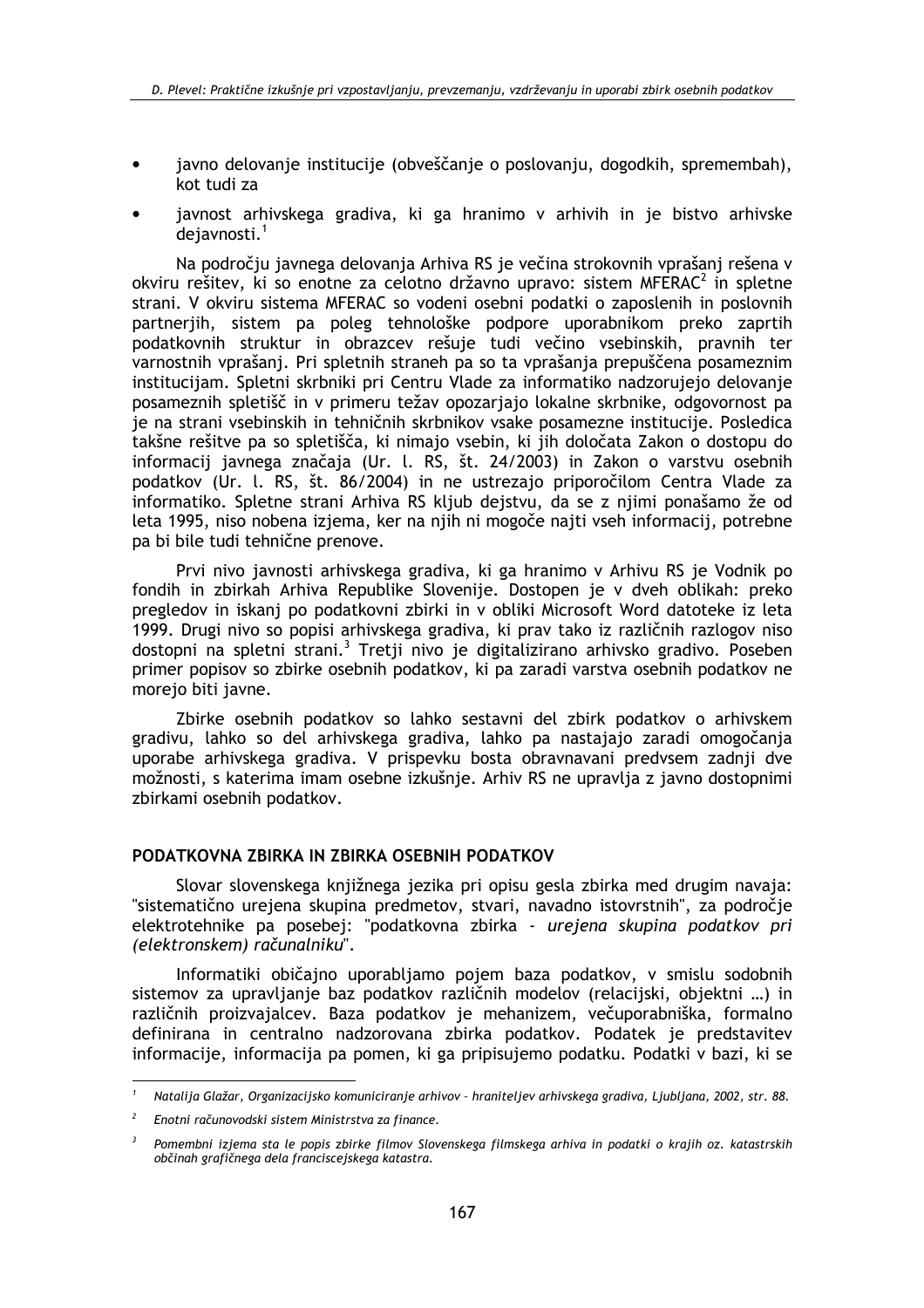nanašajo na posamezno osebo, lahko omogočajo nedvoumno identifikacijo posameznika. Če ie le mogoče, se pri obdelavah podatkov temu izogibamo. Da se izognemo pravnim vprašanjem varstva podatkov, podatke spremenimo v anonimne. Pri podatkih, s katerimi se srečujemo v arhivih, marsikdaj oseba ni določljiva že iz arhivskega gradiva, s katerim razpolagamo.

Zbirka osebnih podatkov je v 6. členu Zakona o varstvu osebnih podatkov (Ur. l. RS, št. 86/2004, v nadaljevanju ZVOP-1) opredeljena tako: Zbirka osebnih podatkov je vsak strukturiran niz podatkov, ki vsebuje vsaj en osebni podatek, dostopen na podlagi meril, ki omogočajo uporabo ali združevanje podatkov, ne glede na to, ali je niz centraliziran, decentraliziran ali razpršen na funkcionalni ali geografski podlagi; strukturiran niz podatkov je niz podatkov, ki je organiziran na takšen način, da določi ali omogoči določljivost posameznika.

#### PRAVNA VPRAŠANJA ZBIRK OSEBNIH PODATKOV

Ne glede na to, da namen članka ni obravnava pravnih vprašanj, povezanih z zbirkami osebnih podatkov, se mi zdi nujno opozoriti predvsem na posamezne člene Zakona o dostopu do informacij javnega značaja in že omenjenega ZVOP-1 ter na pravico do zasebnosti.

8. člen Zakona o dostopu do informacij javnega značaja (Ur. l. RS, št. 24/2003) določa: "Vsak organ je dolžan redno vzdrževati in na primeren način javno objavljati (uradno glasilo organa, svetovni splet, ipd.) ter dati na vpogled prosilcu po vsebinskih sklopih urejen katalog informacij javnega značaja, s katerimi razpolaga."

S 1, 1, 2005 je prenehal veljati Zakon o varstvu osebnih podatkov (Ur. l. RS, št. 59/1999, 57/2001 (59/2001 - popr.), 73/2004-ZUP-C, 86/2004), ki ima v svojem 5. členu med drugim zapisano: "Določbe tega zakona se ne uporabliajo:

4. za osebne podatke, vsebovane v knjigah, publikacijah in drugih gradivih, ki se shranjujejo v muzejih, knjižnicah, arhivih in podobnih javnih ustanovah, ter so javna in splošno dostopna."

V novem ZVOP-1 pa podobnega člena ni, zato moramo, ali zagotoviti že omenjeno anonimnost podatkov ali upoštevati 15. člen in 16. člena tega zakona, ki se glasita:

"15. člen

Upravljavec zbirke osebnih podatkov za vsako zbirko osebnih podatkov zagotovi katalog podatkov, ki vsebuje:

- $1.$ naziv zbirke osebnih podatkov,
- $2.$ upravljavca zbirke osebnih podatkov in njegov sedež,
- $\overline{3}$ . pravno podlago vzpostavitve zbirke osebnih podatkov,
- 4. kategorije posameznikov,
- 5. vrste osebnih podatkov, shranjenih v zbirki osebnih podatkov,
- 6. pravno podlago za zbiranje osebnih podatkov,
- $\overline{7}$ . način zbiranja osebnih podatkov,
- 8. namen zbiranja, obdelave, shranjevanja in uporabe osebnih podatkov ter pravno podlago namena,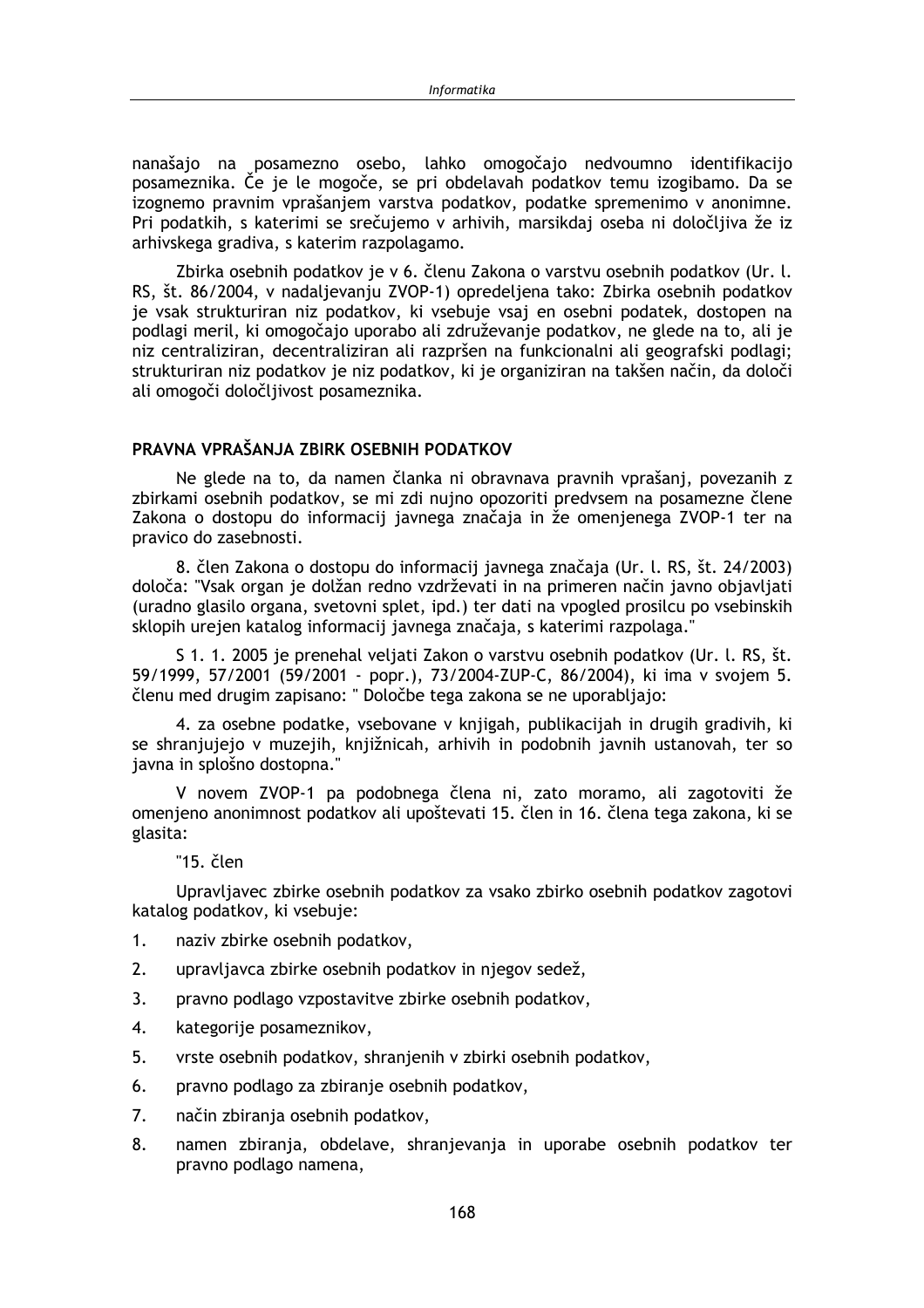- 9. čas shranjevanja in uporabe osebnih podatkov.
- $10.$ omejitve pravic posameznikov glede osebnih podatkov v zbirki osebnih podatkov in pravno podlago omejitev,
- uporabnike osebnih podatkov, vsebovanih v zbirki osebnih podatkov,  $11.$
- $12.$ dejstvo, ali se osebni podatki iznašajo iz države, kam, komu in pravno podlago iznosa.
- 13. opis zavarovanja.

16. člen

Upravljavec zbirke osebnih podatkov posreduje podatke iz prve, druge, četrte in pete točke prejšnjega člena ministrstvu pristojnemu za varstvo osebnih podatkov, ki v skladu z zakonom vodi katalog zbirk osebnih podatkov (skupni katalog podatkov), in sicer 15 dni pred vzpostavitvijo zbirke osebnih podatkov ali pred vnosom nove vrste osebnih podatkov."

Varstvo pravic zasebnosti in osebnostnih pravic (35. člen Ustave RS) je človekova pravica. Na evropski ravni to področje urejajo evropske direktive o zaščiti podatkov. Direktiva 95/46/ES Evropskega parlamenta in sveta z dne 24. oktobra 1995 o varstvu posameznikov pri obdelavi osebnih podatkov in o prostem pretoku takih podatkov<sup>4</sup>, govori predvsem o varovanju pravice do zasebnosti pri obdelavi osebnih podatkov. Pri vprašanju, kaj ima prednost - pravica do zasebnosti ali pravica javnosti do obveščenosti – je treba odločati za vsak primer posebej.

V arhivski zakonodaji je zasebnost posameznika urejena v povezavi z dostopnostjo. Tretji odstavek 41. člena Zakona o arhivskem gradivu in arhivih (Uradni list RS št. 20/97, popravek št. 32/97) se glasi: "Javno arhivsko gradivo, ki vsebuje podatke o zasebnosti posameznika, postane dostopno za uporabo 75 let po svojem nastanku oziroma 10 let po smrti osebe, na katero se nanaša, če je datum smrti znan, kolikor ni z drugimi predpisi drugače določeno." V povezavi z zbirkami osebnih podatkov bi bilo lahko vprašljivo, kaj pomeni 75 let, po nastanku gradiva v primerih, ko posamezna zbirka nastaja več deset let in podatki o nastanku posameznega zapisa niso ohranieni. Glede na hiter razvoi standardov in tehnologij pa je verjetnost, da bi se zapisi ohranili 75 let zelo majhna. Vprašanje pa je tudi, kot bom podrobneje razložila v nadaljevanju, ali bomo tedaj razumeli, kaj pomenijo posamezni podatki.

#### ZBIRKE OSEBNIH PODATKOV KOT DEL PREVZETEGA ARHIVSKEGA GRADIVA

Prevzeto arhivsko gradivo, ki predstavlja zbirke osebnih podatkov, se od preostalega arhivskega gradiva praviloma ne razlikuje. Razlike nastanejo le v primeru, ko je ta zbirka predana kot elektronsko arhivsko gradivo. Pojem elektronsko arhivsko gradivo razumem kot arhivsko gradivo, ki ga iz kateregakoli razloga ni možno ali smiselno prenesti na papir. Razlogi so lahko praktični ali tehnološki. Praktični razlog je lahko primer, da bi izpis predstavljal klasično kartoteko o več deset tisoč osebah, kar bi bilo brez informacijske podpore neobvladljivo. Tehnološki razlog pa primer, ko je arhivsko gradivo že nastalo v elektronskem okolju in ga ni mogoče enakovredno pretvoriti v analogno obliko (npr. baza znanja s kompleksnimi notranjimi povezavami ali elektronski podpis).

http://www.dostopdoinformacij.si/fileadmin/user\_upload/Direktive\_E\_parlamenta\_in\_Sveta.pdf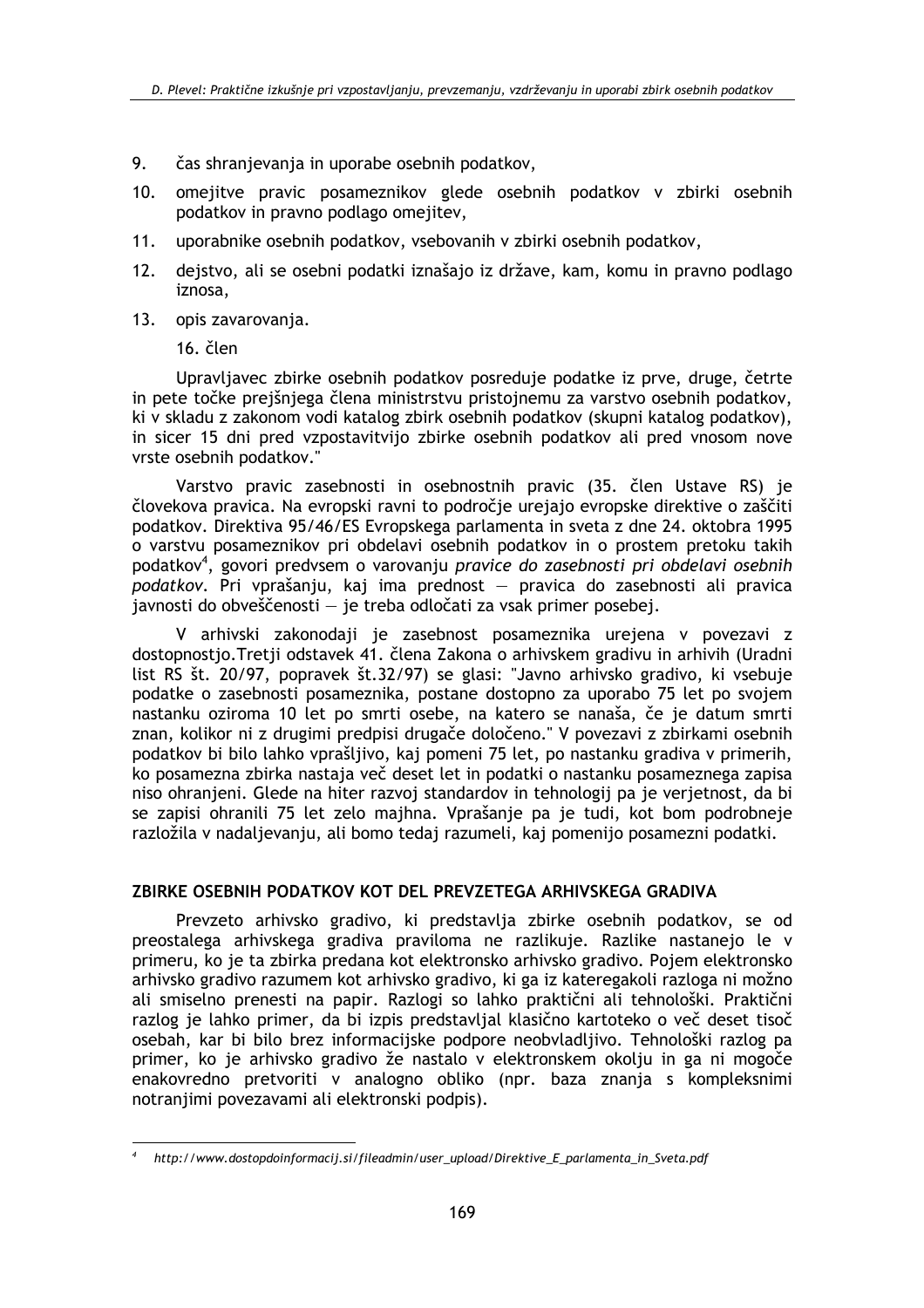Prvi primer prevzema elektronskega arhivskega gradiva, pri katerem sem sodelovala, je bil prevzem Registra oseb s statusom "DMB", maja 1996, oz. podatkov osebne kartoteke v zvezi z gradivom Slovenskega domobranstva, ki je prevzel Arhiv inštituta za zgodovino delavskega gibanja<sup>5</sup> leta 1970. Gradivo oz. računalniške diskete je izročila Slovenska varnostno obveščevalna agencija. Prvi zapis, s katerim so želeli predati gradivo, je vseboval zgolj podatke o številu oseb in foto številk. Po nadaljnjih dogovarjanjih smo sestavili zapisnik o izročitvi in prevzemu arhivskega gradiva in prilogo: seznam disket s pripadajočo specifikacijo.

V konkretnem primeru ni bilo možno niti smiselno, prevzeti originalov skupaj s programsko opremo, kot to določa arhivski zakon. Originalni zapisi so bili del zbirke podatkov na centralnem računalniku, ki je bila na Ministrstvu za notranje zadeve še vedno v uporabi in bi, tudi v primeru, če se zbirka ne bi več uporabljala, predstavljala za nas stroškovno, tehnološko in kadrovsko neobvladljiv problem. Ob prevzemu nam izročitelj niti ni želel ali mogel zagotoviti podatkov o tem sistemu, pokazal pa nam je terminal, povezan s sistemom, in nekaj poizvedb. Pri posameznih predstavljenih poizvedbah me je presenetil predvsem odnos do napak oz. nedoslednosti v podatkih. Rezultat poizvedbe s konkretnim imenom in priimkom je praviloma dal več zadetkov, iz katerih je bilo mogoče sklepati, da za isto osebo obstaja več zapisov, kar so pojasnili z različnim izvorom podatkov. Ker so imeli osebe, ki so jih obravnavali pred seboj, jim ni bilo problem ugotavljati pravih podatkov, z urejanjem stanja v zbirki pa se niso nikdar ukvarjali.

Najpomembnejši podatki iz zapisnika o izročitvi in prevzemu so:

- podatki o povezavah z drugim arhivskim gradivom (predvsem z gradivom na papirju),
- podatki o gradivu, ki je ostal pri ustvarjalcu (kopije podatkov),
- seznam gradiva s specifikacijami,  $\bullet$
- podatki o zaupnosti,  $\bullet$
- vsebinski obseg prevzetega elektronskega gradiva (število zapisov o posameznih entitetah<sup>6</sup>).

V prilogi - seznam (popis) arhivskega gradiva pa mora biti poleg števila, opisa oznak medijev (npr. disket), imen datotek tudi specifikacija podatkov. Specifikacija podatkov mora biti usklajena s trenutno veljavnimi standardi za opis podatkovnih zbirk oz. modelov podatkov. Opis modela podatkov mora vsebovati opise vseh entitet in nijhovih atributov<sup>7</sup> ter vse okrajšave in šifre. V posameznih konkretnih primerih pa je atribute potrebno še dodatno opredeliti. V konkretnem primeru bi bilo smiselno pojasnilo o letu rojstva<sup>8</sup> (dva znaka).

Po prevzemu so nujni naslednij ukrepi:

varnostno kopiranje medijev in hramba na več lokacijah,

Zdaj del Arhiva RS.

Slovenski izraz za entiteto je predmet podatkov, vendar se uporablja redko.

Slovenski izraz za atribut je element podatkov, vendar ni dovolj jasen in se redko uporablja.

 $\overline{R}$ Pri kasnejši obdelavi podatkov smo določili, da števila, manjša od 50 pomenijo 20. stoletje (npr. 1934), števila, večja ali enaka od 50 pa 19. stoletje.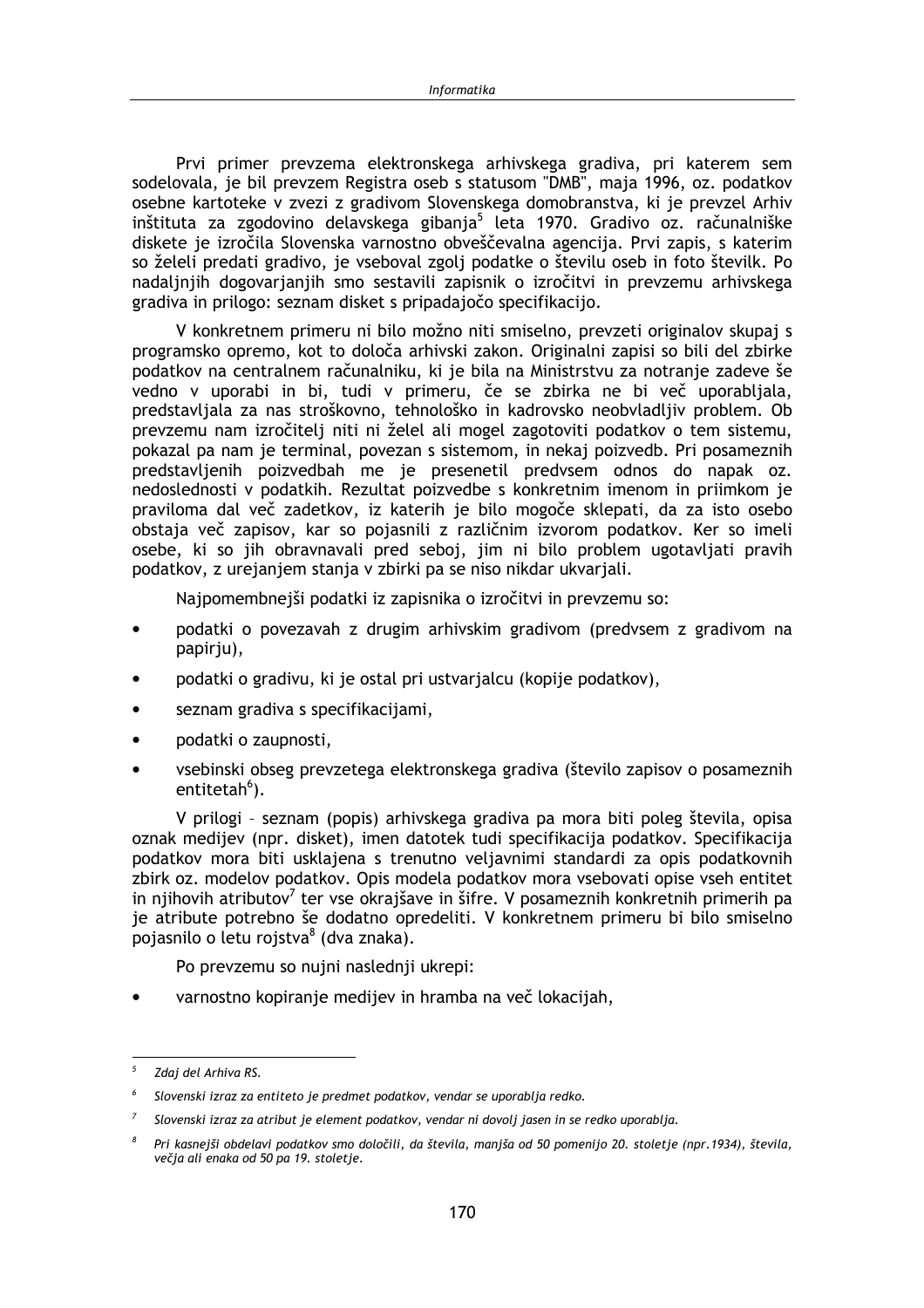- kontrola številčnih podatkov v dokumentaciji prevzema (če je mogoče z različnimi aplikacijami).
- preverianie posameznih elementov podatkov (s sortiraniem preverimo meine vrednosti - manikajoči podatki, najmlajši, najstarejši; podvajanja; možna pa je tudi zahtevnejša kontrola - npr. računanje normalnih porazdelitev).
- vzorčno preverianie zapisov, če gre za povezave z drugim gradivom.

Za bodoče prevzeme elektronskega arhivskega gradiva pa bi bilo smiselno zahtevati, da so digitalno podpisani, opremljeni s časovnim žigom ali le opremljeni z dodatnimi kontrolnimi podatki (npr. PGP<sup>9</sup>).

Odgovorni arhivist je od Slovenske obveščevalno-varnostne agencije oz. njenih naslednikov kasneje sam prevzemal elektronsko arhivsko gradivo. Pri prvem prevzemu podatkov o osebah na mikrofilmih smo zaradi napake pri pripravi podatkov s strani izročitelja prejeli le dve disketi, po zavrnitvi pa devet, brez podatkov o številu zapisov. Prav tako nismo prejeli podatka o številu zapisov za prevzem, opravljen leta 2000, ki smo ga prejeli in za uporabo pripravili leta 2003 ob aferi udba.net.

Za uporabo teh podatkov smo izdelali računalniški program-aplikacijo za pretvorbo v Dbase III+ in ustrezno Clipper aplikacijo za uporabo oz. iskanje.

| Entiteta: oseba |                |                 |                    |  |
|-----------------|----------------|-----------------|--------------------|--|
| Ime atributa    | Podatkovni tip | Velikost        | Pomen              |  |
| cr              | integer        |                 | evidenčna številka |  |
| priim           | char           | 16              | priimek            |  |
| ime             | char           | 12              | ime                |  |
| leto            | smalint        |                 | leto rojstva       |  |
| mesec           | smalint        |                 | mesec rojstva      |  |
| dan             | smalint        |                 | dan rojstva        |  |
| obcr            | char           | $\overline{20}$ | občina rojstva     |  |
| krajr           | char           | $\overline{15}$ | kraj rojstva       |  |
| drzr            | char           | $\overline{23}$ | država rojstva     |  |
| drzp            | char           | $\overline{23}$ | država bivališča   |  |
| obcp            | char           | 20              | občina bivališča   |  |
| krajp           | char           | 40              | kraj bivališča     |  |
| deklpr          | char           | $\overline{16}$ | dekliški priimek   |  |
| ocetim          | char           | $\overline{12}$ | očetovo ime        |  |
| matpr           | char           | 16              | materin priimek    |  |
| matime          | char           | $\overline{12}$ | materino ime       |  |
| pokena          | char           | 20              | poklic 1           |  |
| pokdva          | char           | $\overline{20}$ | poklic 2           |  |
| narodn          | char           | $\overline{14}$ | narodnost          |  |
| drzena          | char           | $\overline{23}$ | državljanstvo 1    |  |
| drzdva          | char           | $\overline{23}$ | državljanstvo 2    |  |
| zakst           | char           | $\overline{8}$  | zakonski stan      |  |
| izobr           | char           | $\overline{8}$  | izobrazba          |  |
| spol            | char           | $\overline{6}$  | spol               |  |

Specifikacija podatkov oz. podatkovni model je naslednij:

PGP (Pretty Good Privacy) je zelo razširjen program za zagotavljanje zasebnosti pri prenosu podatkov, ki ga je leta 1991 razvil Philip R. Zimmermann; uporablja šifriranje z javnim in privatnim ključem, ki bi v konkretnem primeru zagotavljala, da je prejeta vsebina natančno enaka tisti, ki jo je zapisal ustvarjalec.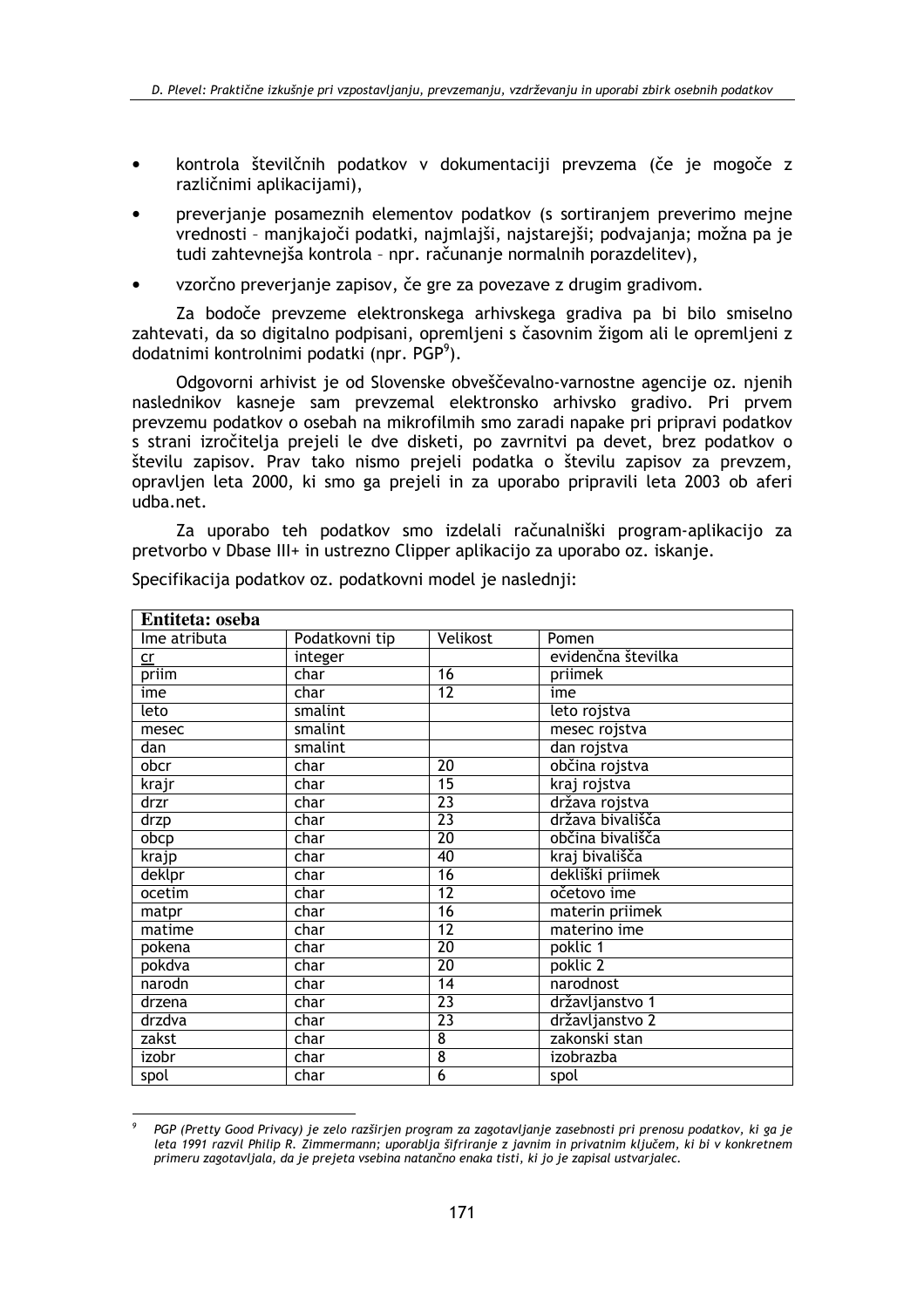| Entiteta: fotodosje |                |          |                                |  |  |
|---------------------|----------------|----------|--------------------------------|--|--|
| lme atributa        | Podatkovni tip | Velikost | <b>Pomen</b>                   |  |  |
|                     | integer        |          | evidenčna številka             |  |  |
| stfot1              | integer        |          | začetna številka dosjejev (OD) |  |  |
| stfot1              | integer        |          | končna številka dosjejev (DO)  |  |  |

Relacija med entitetama je 1:N, kar pomeni, da za vsako osebo lahko najdemo več zapisov pri entiteti fotodosje (več serij številk mikrofilmov).

Podatki so tudi v pretvorjenih datotekah urejeni po naraščajočih evidenčnih številkah (cr). Aplikacija omogoča »mehko iskanje« po indeksih: priim + ime, leto + mesec + dan + krajr, krajr + obcr + prim, krajp + obcp + priim. Mehko iskanje pomeni, da po iskanju npr. Plevel Darija, aplikacija prikaže prvi zapis, ki je logično večji od iskanega (če ni zapisa Plevel Darija, je pozicija lahko Plevel Darja, če ni ustreznega imena pa naslednji priimek, morda Plevelj).

Brez aplikacije pa so možne tudi poizvedbe, ki jih omogoča Dbase III+.

Podobni model je tudi pri podatkih drugega prevzema, le da ima entiteta fotodosje še oznako (F pri vseh zapisih) in vrsto (serijo oz. oznako mikrofilmov). Pri zadnjem prevzemu pa so bili podatki o začetni in končni številki dosjeja vključeni v entiteto oseba, kar pomeni, da so vsi posnetki za eno osebo v zaporedju; po številki je mogoče ugotoviti, v katero serijo posnetkov spada posamezen zapis. Naključno preverianie podatkov drugega prevzema je pokazalo, da se podatek cr praviloma ujema s številko, odtisnjeno na originalno gradivo, besedila, ki bi se nedvoumno nanašalo na osebo, o kateri so osebni podatki, pa nismo vedno uspeli najti. Vzrok za to bi lahko bile napake pri vnosu podatkov, pri samem vodenju dosjejev ali pri mikrofilmanju. Raziskovanje vzrokov pa bo verjetno delo za bodoče arhiviste ali raziskovalce z znanjem s področja informatike.

V Arhivu RS pa imamo tudi del podatkov iste centralne evidence, ki se nanaša na emigracijo, kulturbund, domobransko gradivo ter osebne dosjeje pokojnih državlianov (stanie iz leta 1995) in ustrezno Clipper aplikacijo, ki je bila leta 1994 izdelana na zahtevo Arhiva MNZ Republike Slovenije. Primeriava podatkov prvega prevzema DMB je pokazala ujemanje (nekaj naključno izbranih oseb). Poleg tega smo ob objavi podatkov na udba.net kopirali tudi obsežen del objavljene zbirke, ki bo raziskovalcem omogočala primerjavo podatkov iz različnih virov. Pred uporabo podatkov za statistične analize pa bodo morali raziskovalci preko analize vzorcev najprej ugotoviti, kakšna je verjetnost, da so v zbirko zajete vse osebe in kaj za rezultat statističnih obdelav pomenijo napake pri vnosu.

Poleg predstavljene vsebine so posamezni arhivisti skupaj s klasičnim gradivom prevzeli tudi druge manjše zbirke osebnih podatkov (npr. kadrovska evidenca zaposlenih v državni upravi). Hranimo jih v elektronski obliki in hkrati natisnjene na papir.

#### ZBIRKE OSEBNIH PODATKOV, KI SO NASTALE ZARADI OMOGOČANJA UPORABE **ARHIVSKEGA GRADIVA**

Najobsežnejša zbirka osebnih podatkov v Arhivu RS je nastala ob reševanju vlog za priznanje statusa žrtev vojnega nasilja. Podrobno je to zbirko in njen nastanek v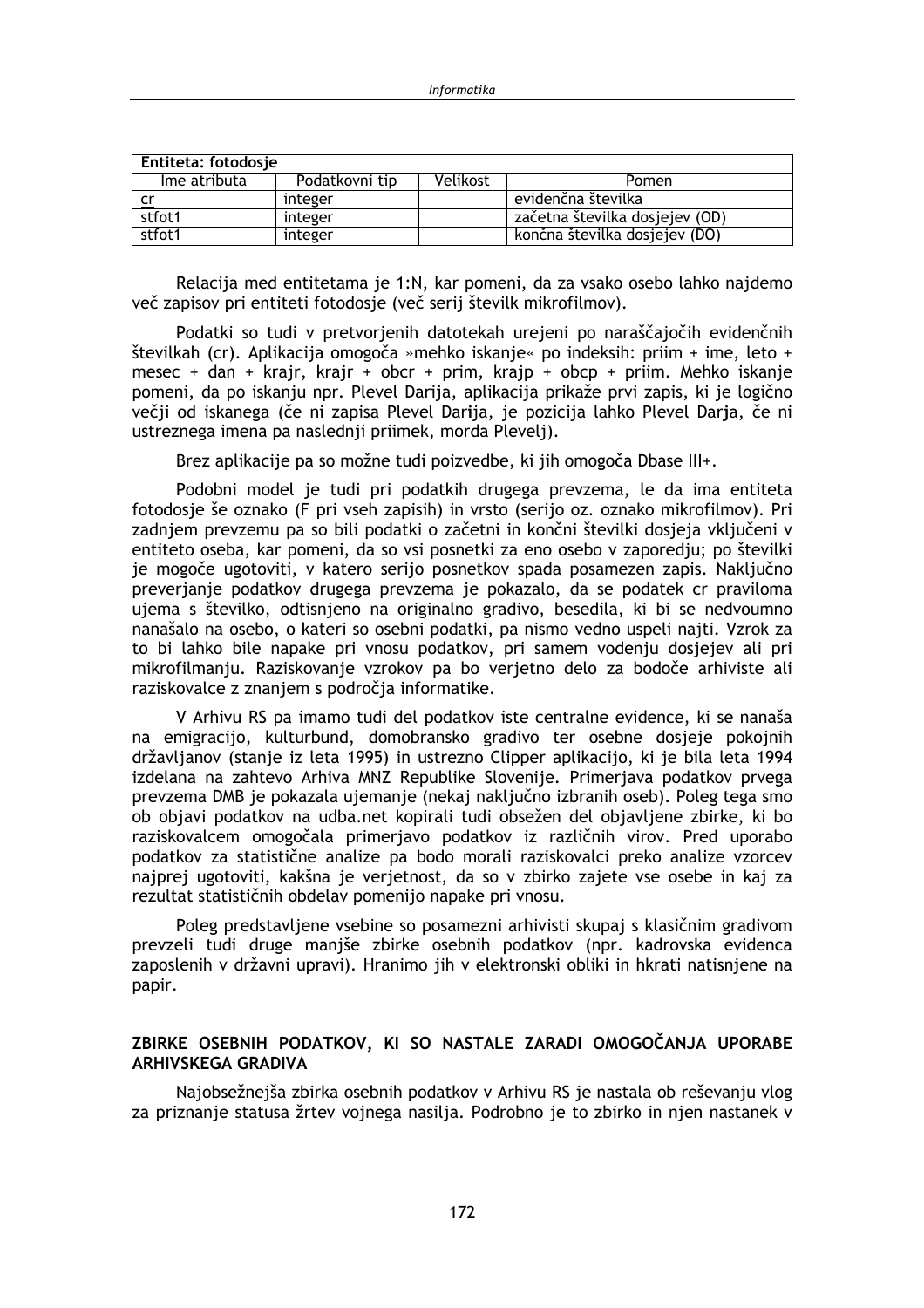članku za 21. zborovanie ADS v Kopru opisala Metka Gombač<sup>10</sup>. Pomembna razlika med omenieno zbirko in zbirkami, opisanimi do sedaj, je dejstvo, da se vpisani podatki v primeru, da ugotovimo možno nepravilnost,<sup>11</sup> ponovno preverijo v originalnem gradivu in v primeru napake vnosa popravijo, v primeru verjetne napake v gradivu pa se to dejstvo zabeleži v opombo.

Ko mi je bil leta 1994 predstavljen problem gradiva o žrtvah druge svetovne vojne in strank, ki so v našem arhivu množično iskale podatke, sem zahtevala celovito reševanje problematike. Izkušnje pri izdelavi programskega paketa Armida<sup>12</sup> in projektu Popis druga svetovna vojna med Julijci in Karavankami<sup>13</sup> so pokazale, da je posledica programiranja brez poznavanja celote pogosto zapletena, počasna in neobvladljiva programska koda, ki nastane po večkratnem spreminjanju in nadgrajevanju aplikacije. Ker pa so se nerešene zadeve zelo hitro kopičile, sem pristala na postopno reševanje. Organizacija dela z vnosom podatkov o vlagatelju na Zvezdarski in podatkov o žrtvi na Kongresnem trgu ni optimalna, glede na razpoložljive kadrovske in tehnične možnosti pa edina možna.

Podatkovni model je zasnovan podobno kot pri prej opisani rešitvi za prevzete podatke. Entitete so: oseba, potrdilo in vloga. Entiteti oseba in potrdilo povezuje zaporedna številka zapisa (recno), potrdilo in vlogo pa šifra oz. številka zadeve. Proces reševanja vlog se začne na Zvezdarski, kjer se vpišejo podatki o vlagateljih in njihovi naslovi, vloge kurir dvakrat tedensko odnaša na Kongresni trg, kjer se podatki iz vloge primeriajo z zapisi v datoteki baza (entitete oseba) in datoteki izpisi (entiteta potrdilo) za osebe, za katere v prvi datoteki poizvedba ni bila uspešna. Iskanje podatkov je podprto z več indeksi, ki omogočajo v prejšnjem poglavju opisano »mehko iskanje«. Če tudi v drugi datoteki poizvedba ni uspešna, arhivistke preveriajo tudi v drugih možnih virih, ki v bazo niso zajeti. Vse rešitve se zapišejo v datoteko izpisi, katere nov del (zdaj le) vsakih štirinajst dni prenesemo na Zvezdarsko (delno računalniško podprto), natisnemo potrdila in nalepke z naslovi strank. Kopije vseh datotek se hranijo na strežniku (dostopne le tistim, ki jih potrebujejo pri svojem delu) in so redno varnostno kopirane (tudi tiste, ki se dopolniuieio na Kongresnem trgu).

Kljub temu, da je rešitev v uporabi že več let in je imela tudi več popravkov, ima več pomanjkljivosti:

- ni ustrezne dokumentacije o rešitvi.  $\bullet$
- ni uporabniškega priročnika,
- rešitev uporablja šifre in funkcijske tipke, ki niso nikjer pojasnjene,  $\bullet$
- program za izdelavo potrdil uporablja ukaze oz. programski jezik tiskalnika, ki je preverien le na enem tiskalniku.

<sup>&</sup>lt;sup>10</sup> Metka Gombač, Oddelek za dislocirano arhivsko gradivo II Arhiva Republike Slovenije in njegovo prilagajanje potrebam in zahtevam Zakona o žrtvah vojnega nasilja, Arhivi in arhivsko gradivo v času tranzicijskih sprememb, InfoArh / 21. zborovanje ADS, Koper 2003, str. 71-75.

<sup>&</sup>lt;sup>11</sup> Ugotovljena možna nepravilnost lahko izhaja iz neskladja s podatki, ki jih navaja stranka, razlike med podatki, ki izhajajo iz različnih virov, sumljiva odstopanja (datumov, krajev), pogoste tipkarske napake (sosednje črke na tipkovnici ali napačen vrstni red črk).

<sup>&</sup>lt;sup>12</sup> Armida, prva specializirana aplikacija za strokovno obdelavo arhivskega gradiva, ki se v ARS in v večini arhivov uporablja od leta 1989. V letih 1989-1991 ga je razvilo podjetje Armida, d. o. o. s programskim orodjem Clipper.

<sup>&</sup>lt;sup>13</sup> Projekt Gorenjskega muzeja Kranj, Jože Dežman, Darja Mlakar: Popis druga svetovna vojna med Julijci in Karavankami, Argo - revija za muzejska vprašanja, št. XXXI/XXXII, Ljubljana 1991.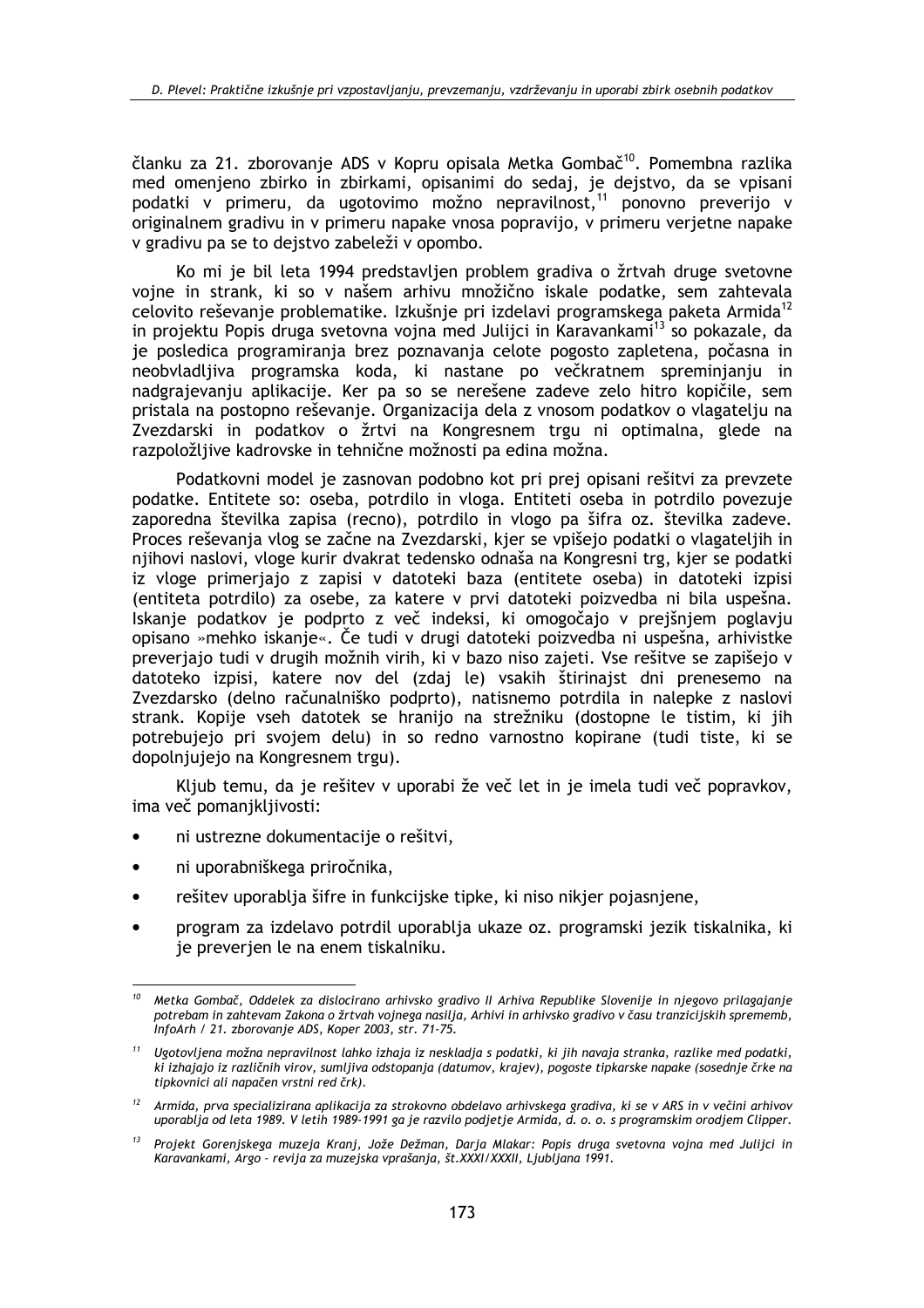Zbirka podatkov je bila dopolniena tudi s podatki o zaprtih v Beguniah. Podatke o prosilcih oziroma žrtvah smo v lanskem letu posredovali Mednarodni poizvedovalni službi (International Tracing Service) iz Bad Arolsna v Nemčiji. Na podlagi teh podatkov so naredili poizvedbe v njihovi zbirki in nam rezultate posredovali na več disketah z elektronsko podpisanimi podatki (rešitev s prostodostopno programsko opremo PGP<sup>14</sup>). Prejetih podatkov še nismo uspeli analizirati.

#### STROKOVNA OBRAVNAVA ZBIRK PODATKOV Z VIDIKA INFORMATIKE

Arhivsko gradivo pogosto vsebuje podatke, ki bi bili laže obvladljivi s pomočjo informacijske tehnologije. Posamezne aplikativne rešitve pogosto niso prilagojene strukturam podatkov, ki izhajajo iz gradiva ali bi bili potrebni za lažjo uporabo gradiva. Bolj kot je rešitev univerzalna, večja je verjetnost, da bo z vidika posameznega problema zahtevala nepotrebno delo. Specializirane rešitve so pogosto nedokončane, grozi jim nevarnost tehnološkega zastaranja ter izgube podatkov in metapodatkov.

Odločitev za računalniško podporo je smiselna predvsem v primerih, ko z indeksiranjem po različnih ključih pridobimo nove možnosti iskanja in kontrole podatkov. Možnosti različnih iskanj so pomembne predvsem v primeru manjkajočih podatkov. Če na primer ne vemo, ali je priimek osebe enak dekliškemu in dekliškega priimka ne poznamo, iščemo po datumu rojstva. Zmanjšamo pa lahko tudi verjetnost, da nekega podatka ne bomo našli zaradi tega, ker je bil napačno vnesen v računalnik. Če na primer vemo, da se je nekdo vračal v domovino skupaj z bratom, lahko z iskanjem po centru in številki bratovega vpisa najdemo ustrezen zapis.

Odločanje o najprimernejši rešitvi je odgovorno delo, ki zahteva teoretično znanje in praktične izkušnje. Ker teoretično znanje s področja računalništva in informatike hitro zastari je nujno dodatno organizirano in samostojno izobraževanje. Nič ni tako praktičnega kot dobra teorija. Pomembne so predvsem lastne praktične izkušnie, vendar to ne pomeni, da nas ne smejo zanimati izkušnie drugih. Pomembno je čim širše razumevanje okolja, iz katerega izhajajo izkušnje in kritična presoja. Rezultat izkušenj so tudi razni mednarodni standardi, ki pa so marsikdaj zelo kompleksni in preveč poudarjajo formalne rešitve, ki se v praksi zelo težko uresničijo.

Nekaj napotkov, povezanih z izročaniem in prevzemaniem podatkovnih zbirk:

- vedno izdelamo tudi varnostne kopije podatkov,  $\bullet$
- če je le mogoče na medije za prenos zapišemo tudi metapodatke,
- dodane vsebine za kontrolo prenosa naj bodo ločene, tako da je vsebina  $\bullet$ berljiva tudi brez teh dodanih vsebin,
- če je le mogoče, naj bodo zapisi urejeni po enoznačnem ključu,
- pred zapisom podatkov preverimo, kaj je prejemnik sposoben brati (medij in format),
- zapišemo število zapisov na posameznem mediju in skupno število.

Napotki, povezani z vzdrževanjem zbirk podatkov:

varnostne kopije in varnostne kopije na drugi lokaciji,

<sup>&</sup>lt;sup>14</sup> Glej opombo št. 9.